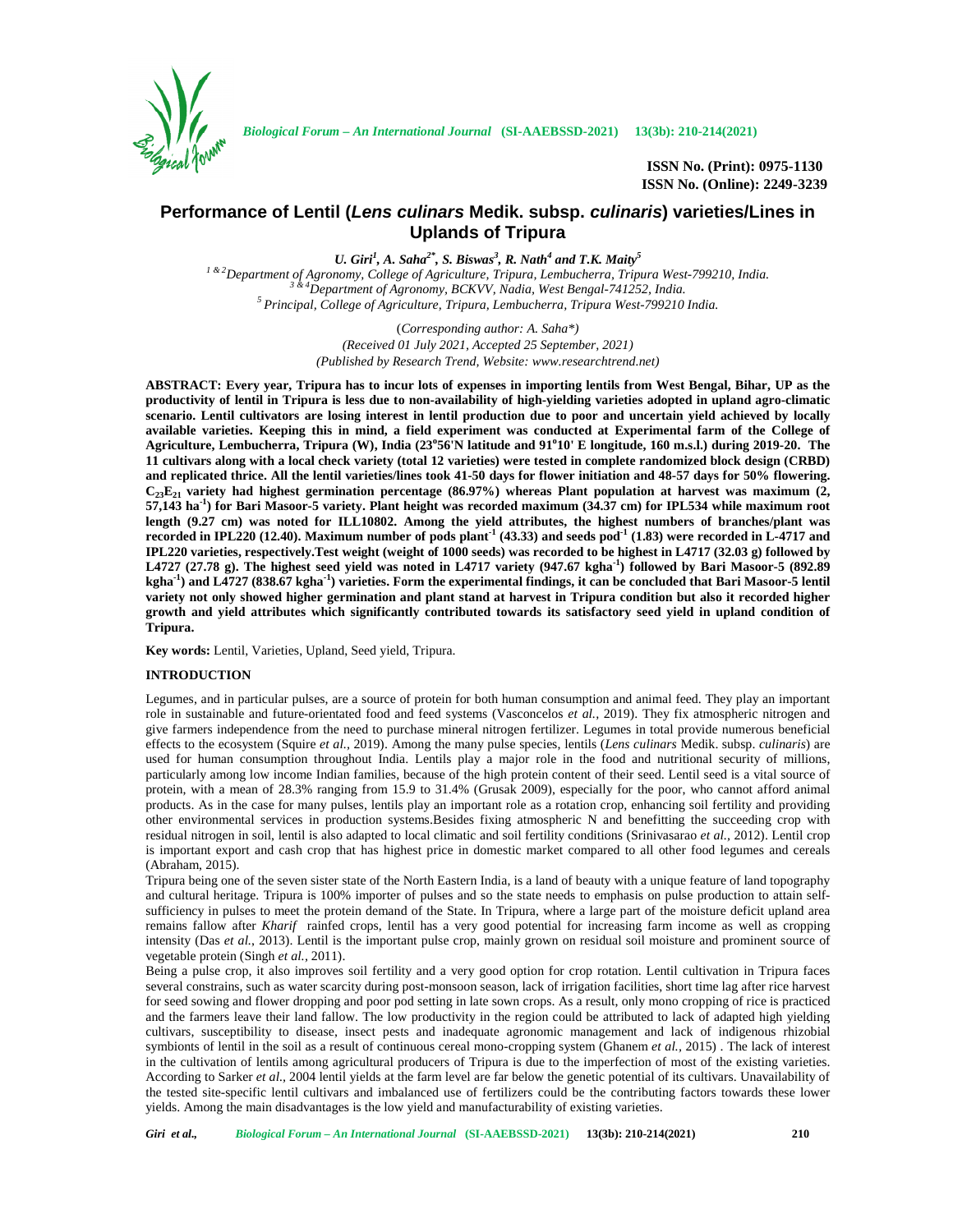Currently, the status of Lentil production in Tripura is very poor though the demand is high. The main production constraints include the inherent low yielding genetic potential of the widely grown local cultivar and use of traditional agronomic practices. Therefore, this study was designed to evaluate twelve lentil varieties (Including check) for their yield and yield-related traits under upland areas of Tripura.

## **MATERIALS AND METHODS:**

**Experimental site.** A field experiment was conducted at experimental farm of the College of Agriculture, Lembucherra, Tripura (W), India ( $23^{\circ}56'$  N latitude and  $91^{\circ}10'$  E longitude, 160 m.s.l.) during 2019-20. Average rainfall of this area is 2100 mm per annum out of which around 80% is received during monsoon season. The soil (*Typic Kandihumults*) of the experimental field is sandy loam and the baseline soil sample had  $6.\overline{4}$  g kg<sup>-1</sup> SOC, 270.0 mg kg<sup>-1</sup> available nitrogen (N), 8.5 mg kg<sup>-1</sup> available phosphorus (P) and 265.5 mg kg-1 available potassium (K). The pH of soil was 5.2 i.e. acidic in nature. (Soil and water ratio of 1:2.6).

**Experimental design and crop management.** The experiment was performed receiving eleven varieties/lines of lentil collected from International Centre for Agricultural Research in the Dry Areas (ICARDA), Syria and Bidhan Chandra Krishi Viswa Vidyalaya (BCKV), Kalyani, West Bengal. Lentil was sown at 30 cm  $\times$  10 cm spacing (R-R  $\times$  P-P). The 11 cultivars along with a local check variety (total 12 varieties/lines) were tested in complete randomized block design (CRBD) and replicated thrice. The gross plot size was 4 m  $\times$  3 m. Half of the recommended dose of 20 kg N and full dose 60 kg P<sub>2</sub>O<sub>5</sub> and 40 kg K<sub>2</sub>O ha<sup>-1</sup> were applied in furrows before sowing of lentil seeds and covered the seed with soil to give a good seed-soil contact. The crop was raised as irrigated crop with three irrigations, provided at branching, pre-flowering and pod formation stages of crop for better growth. As the soil of experimental field is highly acidic, it has been observed that no nodule formation has been occurred. Therefore, to compensate the N requirement, the remaining half dose of N (10 kg N ha<sup>-1</sup>) was applied at 21 days after sowing (DAS). Thereafter, foliar sprays of 2% urea at 28 DAS and 36 DAS were applied. Another foliar spray of 0.5% Borax and 0.1% Ammonium Molybdate was applied just after flowering at around 47 DAS.

**Plant Sampling.** Yield attributes (branches plant-<sup>1</sup>, pods plant<sup>-1</sup>, seeds pod<sup>-1</sup> and 1000 seed weight) and seed yield of lentil were measured at harvest. For studying plant height and root length, five plants were selected randomly at harvest from the rows meant for sampling from each plot. Length of all the primary, secondary, and tertiary roots were measured and expressed as total root length. Final plant stand ha<sup>-1</sup> was calculated by counting the nos. of plants of net plot area and then it was converted to plant population per hectare. Yield of lentil was estimated from weight of sun dried seeds obtained from each net plot after threshing and cleaning at 12% moisture content.

**Statistical analysis.** The experimental data pertaining to each parameter of study were subjected to statistical analysis by using the technique of analysis of variance and their significance was tested by "F" test (Gomez and Gomez, 1984). Standard error of means (SEm+) and critical difference (CD) at 5% probability (p=0.05) were worked out for each parameter studied to evaluate differences between treatment means.

#### **RESULT AND DISCUSSION**

Crop ontogeny. The lentil cultivars were sown on  $14<sup>th</sup>$  November during 2019-20 and germinated within 4-5 DAS. All the lentil varieties/lines took 41-50 days for flower initiation and 48-57 days for 50% flowering (Table 1). Among the varieties/lines, Moitri, ILL 10961along with WBL77 took minimum number of days (41DAS) for flower initiation, whereas, Moitri, Bari Masoor-7 and WBL77 took least number of days(47-48 DAS) for 50% flowering (Yadav *et al*., 2015 and Layek *et al*., 2014). However, L4727 needed maximum days for flower initiation and 50% flowering (50 & 57 DAS respectively) followed by IPL534 variety (Layek *et al.*, 2014). In case of days to maturity, WBL77, L4717 and  $C_{23}E_{21}$ showed early maturity at 97, 98 and 99 DAS, however, Moitri and Bari Masoor-7 were the most late matured varieties (110 DAS to mature). This variation in crop ontogeny may be attributed due to the inherent genetic difference among the varieties of lentil and variability in phenological characteristics. Similarly, [Dugassa *et al.,* 2014] reported that high variability was observed among genotypes tested for days to flowering, maturity and grain filling period. All the tested varieties were matured in February during both the years, therefore, all the varieties were escaped from terminal drought.

| <b>Treatment</b>   | Germination % | <b>Flower initiation</b> | Days to 50%<br>flowering | <b>Final Plant Stand per</b><br>ha | <b>Days to Maturity</b> |
|--------------------|---------------|--------------------------|--------------------------|------------------------------------|-------------------------|
| Bari Masoor-5      | 84.24         | 44                       | 50                       | 257143                             | 106                     |
| Bari Masoor-7      | 55.15         | 42                       | 48                       | 158095                             | 110                     |
| Moitri             | 80.61         | 41                       | 47                       | 202857                             | 110                     |
| $C_{23}E_{21}$     | 86.97         | 44                       | 50                       | 236667                             | 99                      |
| ILL10802           | 76.52         | 46                       | 52                       | 235238                             | 102                     |
| ILL10893           | 67.73         | 47                       | 53                       | 210000                             | 108                     |
| IPL220             | 80.00         | 42                       | 50                       | 210476                             | 105                     |
| <b>IPL534</b>      | 61.06         | 49                       | 55                       | 189048                             | 109                     |
| L4717              | 81.67         | 48                       | 53                       | 227143                             | 98                      |
| L4727              | 71.06         | 50                       | 57                       | 219048                             | 108                     |
| ILL10961           | 78.03         | 41                       | 50                       | 219524                             | 107                     |
| Local Check(WBL77) | 79.24         | 41                       | 48                       | 201429                             | 97                      |
| $SEM(+)$           | 5.71          | 1.32                     | 1.42                     | 12945.36                           | 1.62                    |
| $CD$ at $5\%$      | 16.75         | 3.88                     | 4.16                     | 37967.43                           | 4.74                    |

**Table 1: Germination %, Plant population/ha, Flowering and maturity time of different lentil varieties/lines**

**Germination Percentage and plant stand at harvest.** Germination Percentage and plant stand at harvest, both attributes showed significant changes among the varieties/lines.  $C_{23}E_{21}$  variety had highest germination percentage (86.97%) closely followed by Bari Masoor-5 (84.24%). Lowest germination of 55.15% was seen in Bari Masoor-7 variety. Plant population at harvest was maximum (2, 57,143 ha<sup>-1</sup>) for Bari Masoor-5 followed by  $C_{23}E_{21}$  variety (2,23,667 ha<sup>-1</sup>), whereas, lowest Plant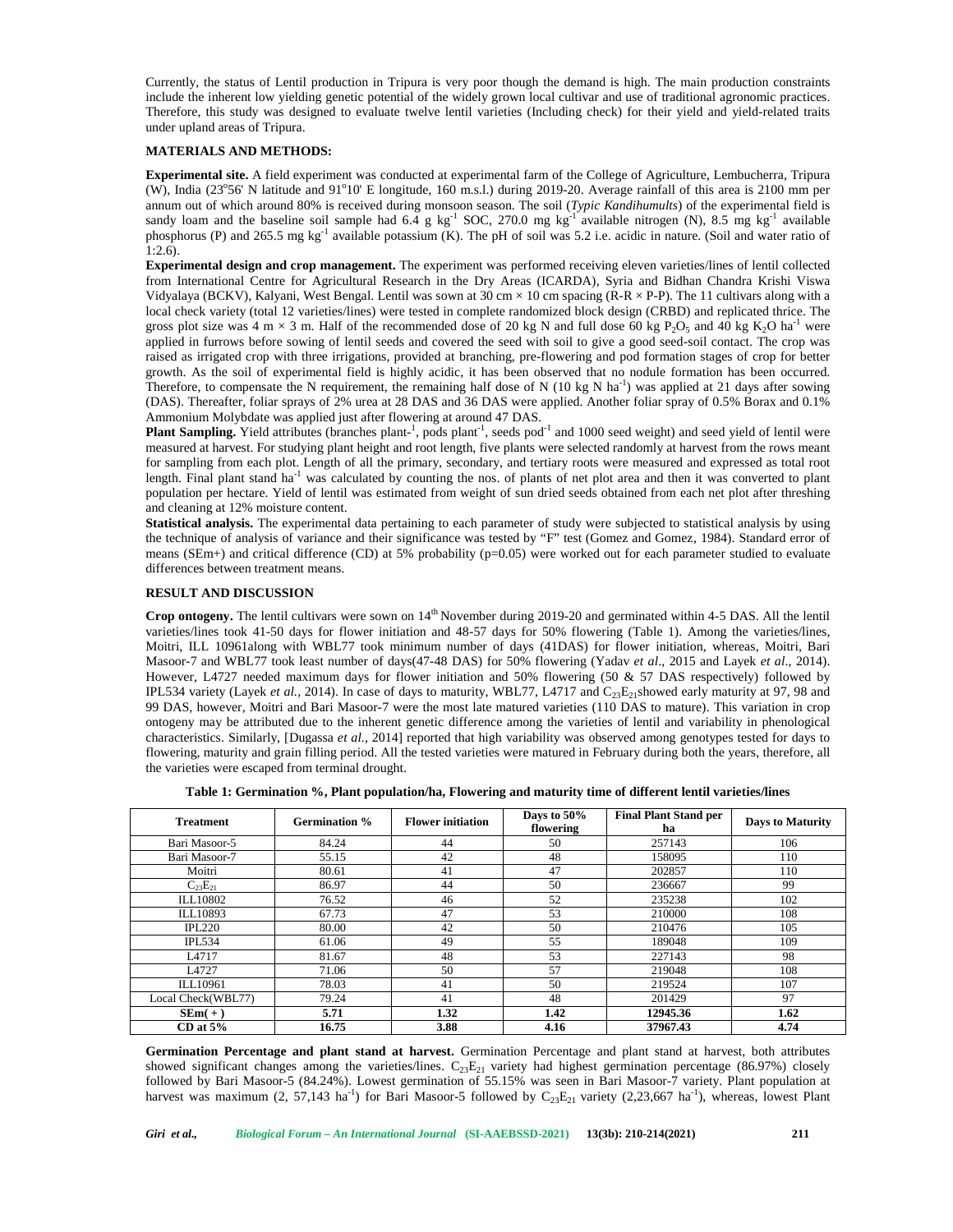population at harvest (1, 58,095 ha-1) was observed for Bari Masoor-7 variety. Similar results was obtained by Shukla *et al.* (2001), Singh and Gupta (2005).

**Plant height and Root length.** There was significant variation observed in plant height and root length in all the varieties/lines (Yadav *et al.,* 2015). Plant height was maximum (34.37 cm) for IPL534 closely followed by ILL-10961 and ILL-10802, whereas, lowest plant height (21.83 cm) was noted in  $C_{23}E_{21}$  variety. ILL10802 was recorded maximum root length (9.27cm) followed by ILL-10893, Bari Masoor-7 and ILL-10961 while lowest root length (4.13 cm) was found in WBL-77 (Fig. 1 & 2). In accordance with this finding, variations on plant height due to genotypes were also reported by (Singh *et al*., 2006; Dugassa *et al*., 2014; Mekonnen *et al*., 2014; Yadav *et al.,* 2016).



**Fig. 1.** Plant heights of different lentil varieties/lines.



**Fig. 2.** Root lengths of different lentil varieties/lines.

**Yield attributes.** The highest numbers of branches plant<sup>-1</sup> were recorded with IPL220 (12.40) followed by ILL10802 and Bari Masoor-5 (12.73 & 12.40, respectively) while the lowest number of branches plant<sup>-1</sup> was recorded with WBL-77 (2.9) followed by Bari Masoor-7 (Yadav *et al.,* 2014). The maximum number of pods plant<sup>-1</sup> was recorded with L-4717 (43.33) closely followed by L-4727 (42.73) and Moitri (41.53), whereas, the lowest number of pods plant<sup>-1</sup> was recorded with WBL-77 (12.0). Number of seeds pod<sup>-1</sup> was the highest in varieties of IPL220, ILL10893 and L4717 (1.83),however, the least nos. of seeds pod<sup>-1</sup> (1.25) was found in ILL10961 variety (Table 2). The test weight (weight of 1000 seeds) was recorded to be highest in L4717 (32.03 g) followed by L4727 (27.78 g). The lowest test weight was recorded in ILL10961 (13.80g) followed by ILL10893 (15.10g). Seed yield. The highest seed yield was noted in L4717 variety (947.67 kgha<sup>-1</sup>) followed by Bari Masoor-5 (892.89 kgha<sup>-1</sup>) and L4727 (838.67 kgha<sup>-1</sup>) which was significantly higher over rest of the varieties/lines(Yadav *et al.*, 2015). This may be mainly due to better translocation of photsynthates to the sink and its positive influence on the yield parameters like no. of pods plant-1, no. of seeds pod<sup>-1</sup> than other varieties. Test weight (weight of 1000 seed) was also highest for L4717 followed by L4727 which is particularly genetical characteristics. Both these two varieties produced bold seeds which probably contributed mostly for their higher seed yield. But if smaller seeds are considered, which is mostly preferred by the consumers for dal preparation, then Bari Masoor-5 was the best variety in the varietal evaluation trial. Its seed yield was statistically at par with the L4717 variety. Bari Masoor-5 lentil variety not only showed higher germination and plant stand at harvest in Tripura condition but also it recorded higher growth and yield attributes, which significantly contributed towards its satisfactory seed yield in upland condition of Tripura. The results are in conformity with Islam *et al.* (2015). The difference in the seed yield per hectare in different lentil varieties may be due to genetic character and other factors such as soil, climate and environment. Similar yield variation (kg per hectare) also reported by Toklu *et al.*, (2015) who also found that biological yield is an important plant characteristic used in breeding programs for selection. Similar type of result was also recorded by Maurya and Rathi (2000) and Layek *et al.*, (2014). It becomes important that while selecting for high grain yield, due weightage is given to these characters (Tickoo *et al*., 2005). In the correlation study between different growth and yield attributes with seed yield among the lentil varieties/lines, data clearly depicted that 1000 seed weight (Test weight) was highly correlated with seed yield of lentil varieties/lines having correlation of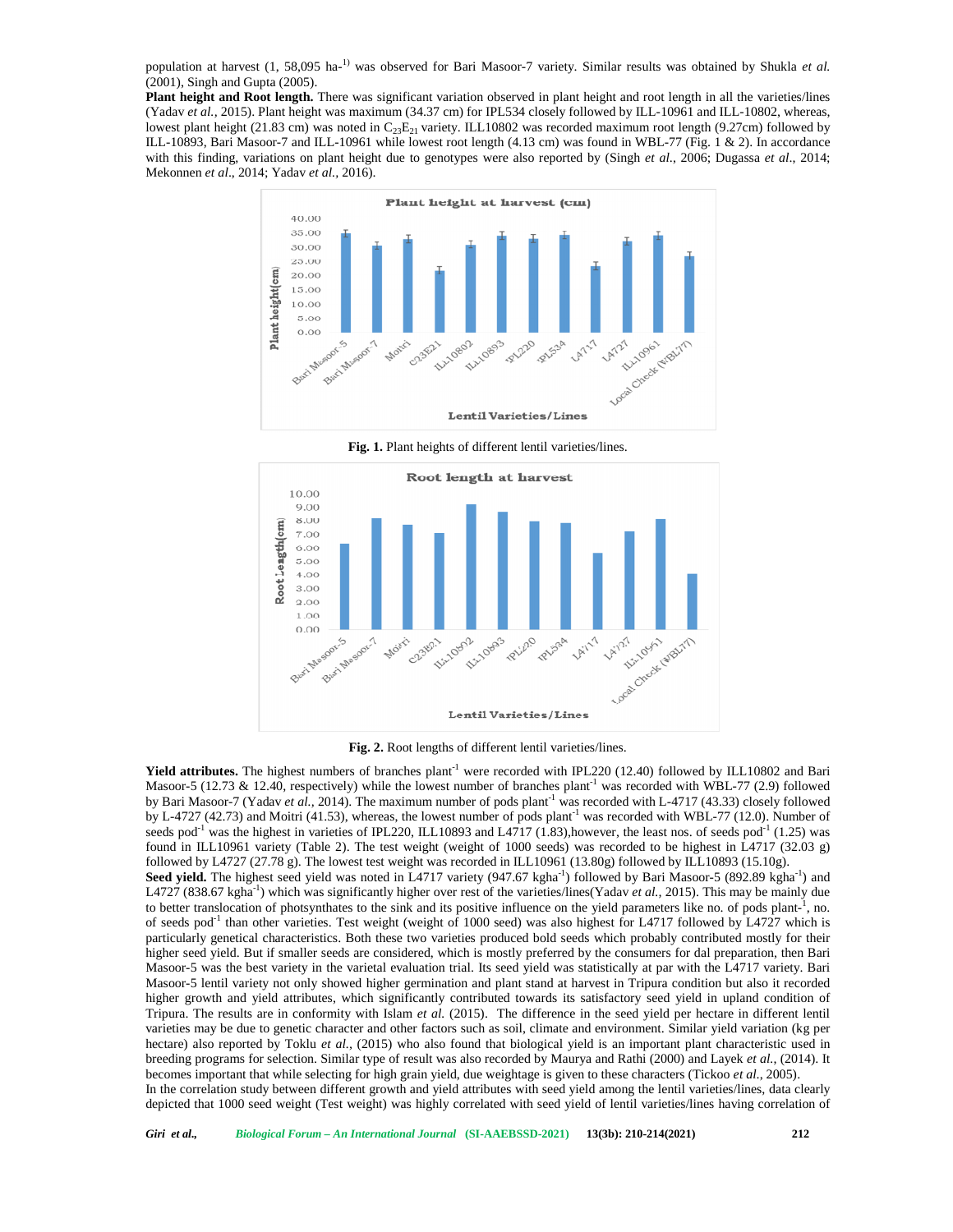70.64% followed by no. of pods plant<sup>-1</sup> (Correlation coefficient value of 0.5492) [Table 3]. So, no. of pods plant<sup>-1</sup> is an important yield attribute contributing towards the variation in seed yield of lentil varieties along with test weight of seeds. Very similar findings for days to maturity, plant height, filled pods/plant, seeds/pod and thousand grain weight with respect to grain yield has also reported by Aghili *et al.,* (2012).

| <b>Treatment</b>    | No of primary $\&$<br>secondary branches<br>/plant | No of pods/plant | No of seeds/pod | 1000 seed weight<br>(Test Wt) (g) | Seed vield (kg/ha) |
|---------------------|----------------------------------------------------|------------------|-----------------|-----------------------------------|--------------------|
| Bari Masoor-5       | 12.40                                              | 41.30            | 1.67            | 20.51                             | 892.89             |
| Bari Masoor-7       | 6.30                                               | 34.67            | 1.67            | 18.63                             | 430.33             |
| Moitri              | 10.13                                              | 41.53            | 1.67            | 18.53                             | 515.11             |
| $C_{23}E_{21}$      | 9.32                                               | 33.17            | 1.50            | 17.32                             | 547.00             |
| ILL10802            | 12.73                                              | 32.67            | 1.58            | 18.24                             | 487.56             |
| ILL10893            | 10.98                                              | 41.00            | 1.83            | 15.10                             | 437.33             |
| IPL220              | 13.17                                              | 38.90            | 1.83            | 19.25                             | 655.00             |
| <b>IPL534</b>       | 11.75                                              | 39.17            | 1.67            | 26.09                             | 773.33             |
| L4717               | 9.23                                               | 43.33            | 1.83            | 32.03                             | 947.67             |
| L4727               | 7.05                                               | 42.73            | 1.75            | 27.78                             | 838.67             |
| ILL10961            | 8.33                                               | 40.23            | 1.25            | 13.80                             | 711.67             |
| Local Check (WBL77) | 2.90                                               | 12.00            | 1.50            | 19.13                             | 442.33             |
| $SEM(+)$            | 2.01                                               | 5.39             | 0.14            | 0.16                              | 91.72              |
| $CD$ at $5\%$       | 5.88                                               | 15.80            | NS(0.41)        | 0.46                              | 269.01             |

**Table 2: Yield attributes and yield of different lentil varieties/lines.**

| Table 3: Correlation between different growth and yield attributes with seed yield among the lentil varieties/lines. |  |  |
|----------------------------------------------------------------------------------------------------------------------|--|--|
|----------------------------------------------------------------------------------------------------------------------|--|--|

| <b>Attributes</b>                         | Seed yield (kg/ha) |  |
|-------------------------------------------|--------------------|--|
| Plant height at harvest (cm)              | 0.0400             |  |
| Rootlength at harvest(cm)                 | $-0.2675$          |  |
| No of primary & secondary branches/ plant | 0.2467             |  |
| No of pods/ plant                         | 0.5492             |  |
| No of seeds/pod                           | 0.1909             |  |
| 1000 seed weight                          | 0.7064             |  |
| (Test Weight) (g)                         |                    |  |

### **CONCLUSION AND FUTURE SCOPE**

From the experimental study, it can be concluded that there is enough scope for cultivation of high yielding varieties of lentil in upland situation of Tripura. Varieties/lines like Bari Masoor-5, L4717, and L4727 are the most potential in terms of growth and productivity for Tripura. However, more varieties/lines from different institutes should be tested to identify short duration and high yielding verities suitable for the state. Varieties having smaller and bold seeds are preferred by the Tripura farmers for cultivation and so these varieties have to be developed and adopted in Tripura condition. Moreover, suitable lentil varieties for rice fallows are also to be popularised for area expansion under lentil.

**Acknowledgement.** The author sincerely acknowledges the International Center for Agricultural Research in the Dry Areas (ICARDA), Syria and Bidhan Chandra Krishi Viswa Vidyalaya (BCKV), Kalyani, West Bengal for providing seed of tested varieties/lines.

#### **REFERENCES**

- Abraham Reda (2015). Lentil (*Lens culinaris* Medikus) Current Status and Future Prospect of Production in Ethiopia*. Advances in Plants and Agriculture Research*, *2*: 00040.
- Aghili, P., Imani, A. A., Shahbazi, H., and Alaei, Y. (2012). Study of Correlation and Relationships between Seed Yield and Yield Components in Lentil (*Lens culinaris* Medik.). *Annals of Biological Research*, *3*(11):5042-5045
- Das, A., Patel, D.P., Ramkrushna, G.I., Munda, G.C., Ngachan, S.V., Buragohain, J. and Kumar, M. Naropongla. (2013). Crop Diversification, Crop and Energy Productivity Under Raised And Sunken Beds: Results from a Seven-Year Study In a High Rainfall Organic Production System*. Biol. Agric. Hortic*., <http://dx.doi.org/10.1080/>01448765.2013.854709.
- Dugassa, A., Legesse, H. and Geleta, N. (2014) Genetic Variability, Yield and Yield Associations of Lentil (*Lens culinaris* Medic.) Genotypes Grown at Gitilo Najo, Western Ethiopia. *Ethiopia Science, Technology and Arts Research Journal*. 3: 10-18.
- Ghanem, M.E., Marrou, H., Soltani, A., Kumar, S. and Sinclair T.R. (2015). Lentil Variation in Phenology and Yield Evaluated with a Model. *Agronomy Journal*, *107*: 1967-1977.
- Gomez, K.A. and Gomez, A.A (1984). Statistical Procedure for Agricultural Research. 2nd Ed. International Rice Research Institute, John Wiley and Sons, New York, Singapore.

Grusak, M. A. (2009). Nutritional and health-beneficial Quality. In W. Erskine, F. J. Muehlbauer, A. Sarker, & B. Sharma (Eds.), The lentil— Botany, production and uses (pp. 368–390). Wallingford: Comm Agric Bureau.

Islam, M.R. , Uddin, M.K. and Ali, M.O.(2015). Performance of Lentil Varieties Under Relay and Minimum Tillage Conditions in T.Aman Rice. *Bangladesh J. Agril. Res*. *40*(2): 271-278.

Layek, J., Chowdhury, S., Ramkrushna, G.I., and Das, A. (2014). Evaluation of Different Lentil Cultivars in Lowland Rice Fallow under No-Till System for Enhancing Cropping Intensity and Productivity. *Indian J. Hill Farming*. 27(2):4-9.

- Maurya, B.M. and Rathi, K.S. (2000). Growth and Development of Soybean as Influenced by Intercropping with Pigeonpea and Phosphorus Level. *Gujarat Agril Uni Res*. *J*., *26*(1): 1-5.
- Mekonnen, F., Mekbib, F., Kumar, S., Ahmed, S., and Sharma, T. R. (2014). Agromorphological Traits Variability of the Ethiopian Lentil and Exotic Genotypes. *Advances in Agriculture*, vol. 2014. Retrieved from [http://dx.doi.org/10.1155/2](http://dx.doi.org/10.1155/)014/870864.
- Sarker, A., Erskine, W., Baker, M.A., Rahman, M.M. and Yadav, N.K. (2004). Role of Lentil in Human Nutrition and Crop Diversification in Asia Region. In: Gowda CLL, Pande S (eds.). Role of Legumes in Crop Diversification and Poverty Reduction in Asia. CLAN Steering Committee Meeting.